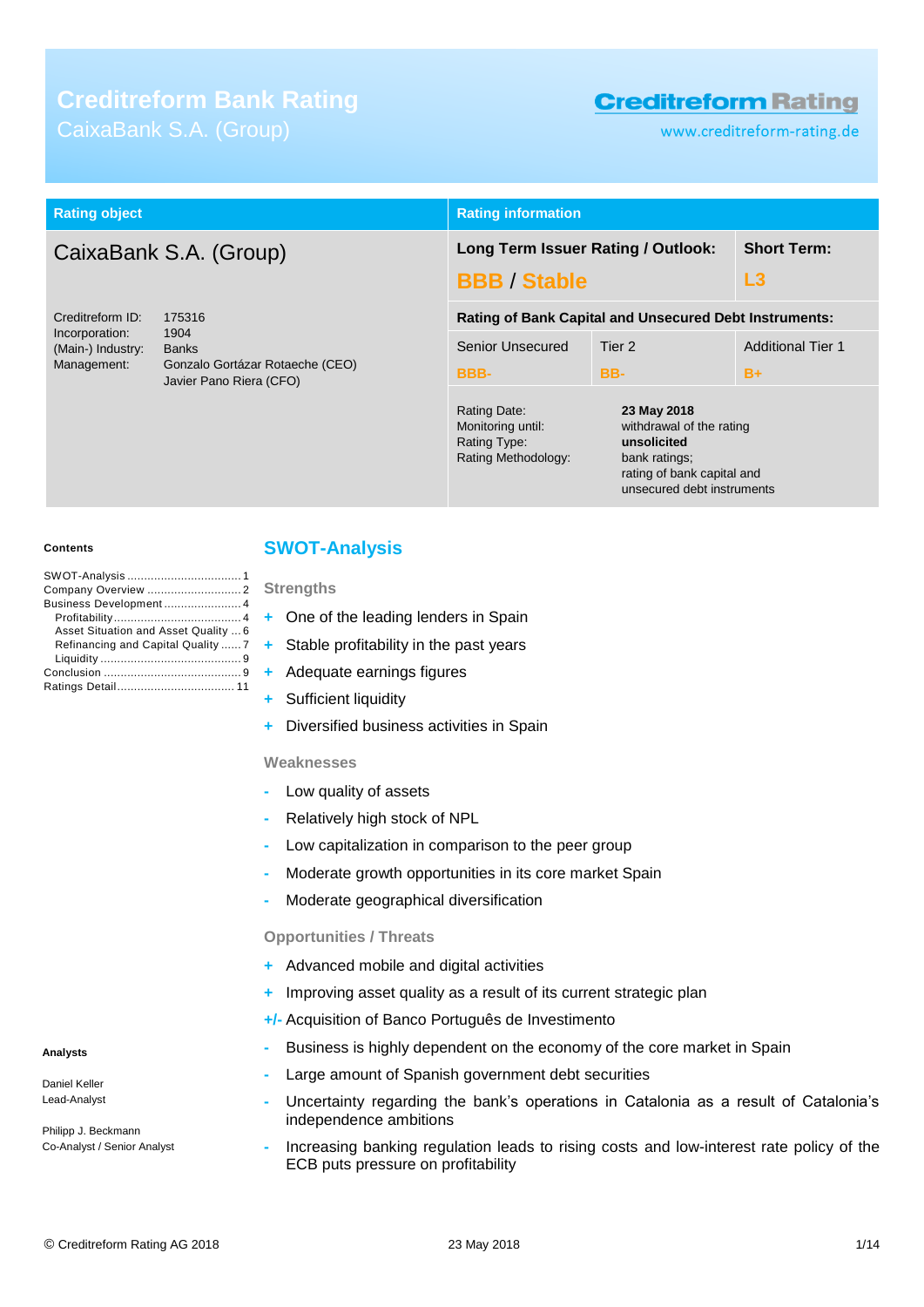## <span id="page-1-0"></span>**Company Overview**

CaixaBank S.A. (hereafter: CaixaBank or CB) is a banking group created through the transformation of Criteria CaixaCorp S.A. in 2011, whereby Criteria Caixa became the controlling shareholder of CaixaBank and the parent of the Group. In 2016, Criteria Caixa agreed with the supervising authorities to lose its status as the controlling shareholder and that CaixaBank becomes the parent of the banking group before year-end 2017. In September 2017, the European Central Bank recognized the deconsolidation of Caixa-Bank from Criteria Caixa as the group complied with the requirements of the ECB (see chart 2 for CaixaBank's Group structure). The most relevant fully-owned subsidiarity of CB is the VidaCaixa Group, which carries out the Group's activities in the life insurance and pension plan businesses. Moreover, CB exhibits an interest of 12.24% of the Spanish bad bank Sociedad de Gestión de Activos Procedentes de la Reestructuración Bancaria S.A. (SAREB).

CB relocated its headquarters from Barcelona to Valencia in October 2017 as a result of the independence ambitions of Catalonia. The Group is recognized as an "other systemically important institution" (O-SII) and must therefore comply with additional regulatory requirements. With 36.972 employees and 5,379 branches (full-time workforce, end-ofyear 2017) the Group served approximately 15.7 million customers and had total assets of €383 billion in 2017.

CaixaBank acts as a universal bank with activities in the insurance business and is primarily active in Spain (with 4,874 branches) and in Portugal; however, the Group has 4 international offices (Warsaw, London, Frankfurt and three in Morocco) as well as 17 other representative offices worldwide. Moreover, the Group has an international network with banks across the globe in order to support its international business needs. CB is divided into four business lines: *Banking and insurance business*, *Non-core real estate activity*, *Investments* and *Banco Português de Investimento* (hereafter: BPI), which includes the business of CaixaBank's acquisition of BPI in February 2017, at which time the Group began fully consolidating the interest held. The following shows the contributions of each business line to CB's gross operating income (€8.2 billion) in 2017:



**Chart 1: CaixaBank's operating gross operating income by its business lines (Source: Own presentation based on date of annual report 2017 of CaixaBank)**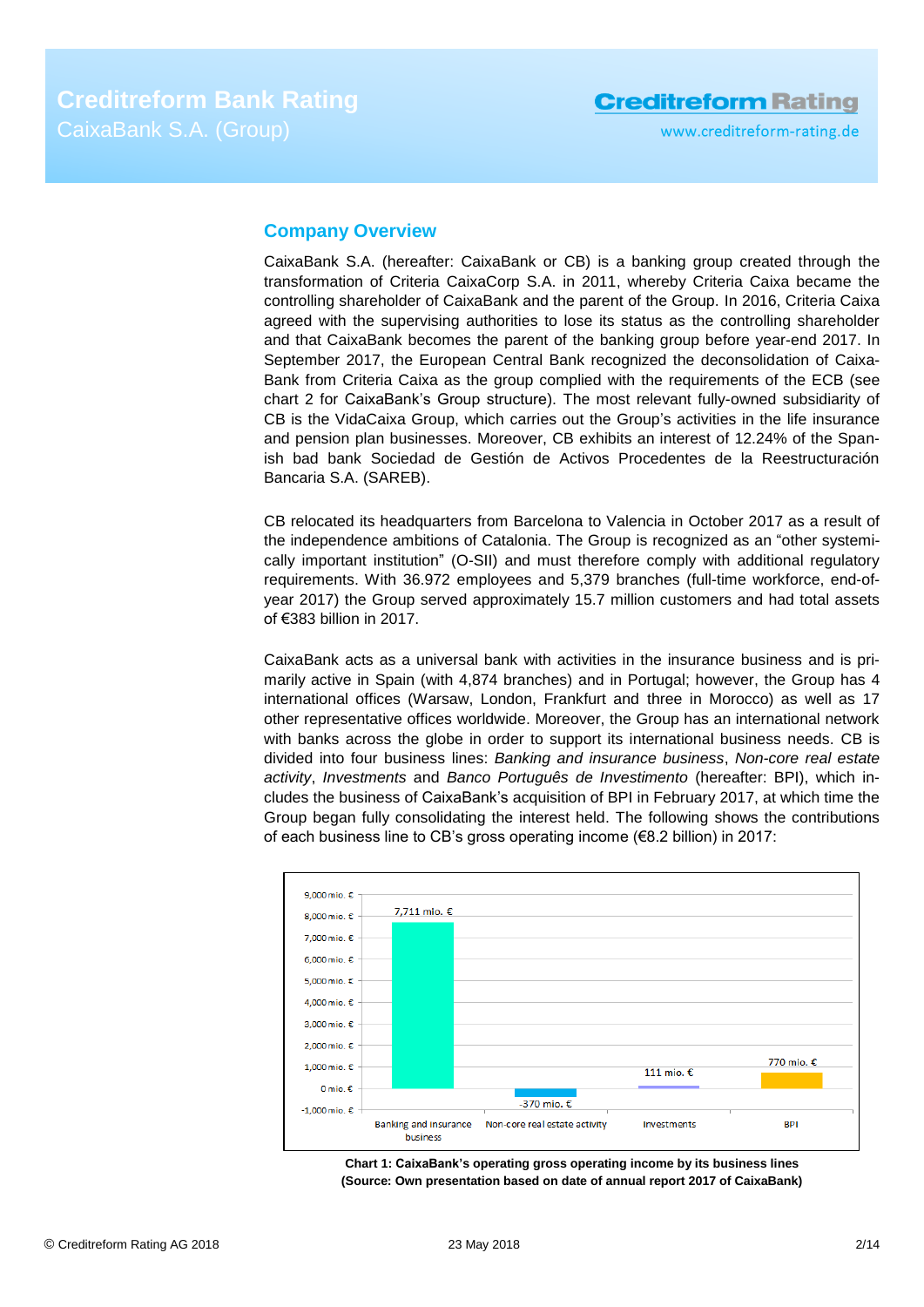www.creditreform-rating.de

In February 2017, CaixaBank took control over BPI by increasing its stack of shares of BPI from 45.5% to 84.5% for a payment of €645 million. Since February 2017, the Group's total interest in BPI has been fully consolidated. BPI is a financial group focusing on retail and commercial banking in Portugal (customer base of around 2 million people), where it is the fifth largest financial institution in terms of assets (€29.6 million). Moreover, on 8 May 2018 CB announced that the bank had acquired an additional stake of 8.4% of BPI and that the bank will propose de-listing the remaining shares of BPI to raise its stake to 100%.

The main structure of CaixaBank and its investments can be found in the following chart:



**Chart 2: CaixaBank's Group structure. (Source: Website of CaixaBank)**

CaixaBank is currently pursuing its "Strategic Plan 2015-2018". According to the plan, CaixaBank intends to focus on its clients through its quality of service, sustain its profitability, enhance its leadership in banking digitalization, attract the top talent, and optimize its capital allocation by reducing its stack of non-performing assets.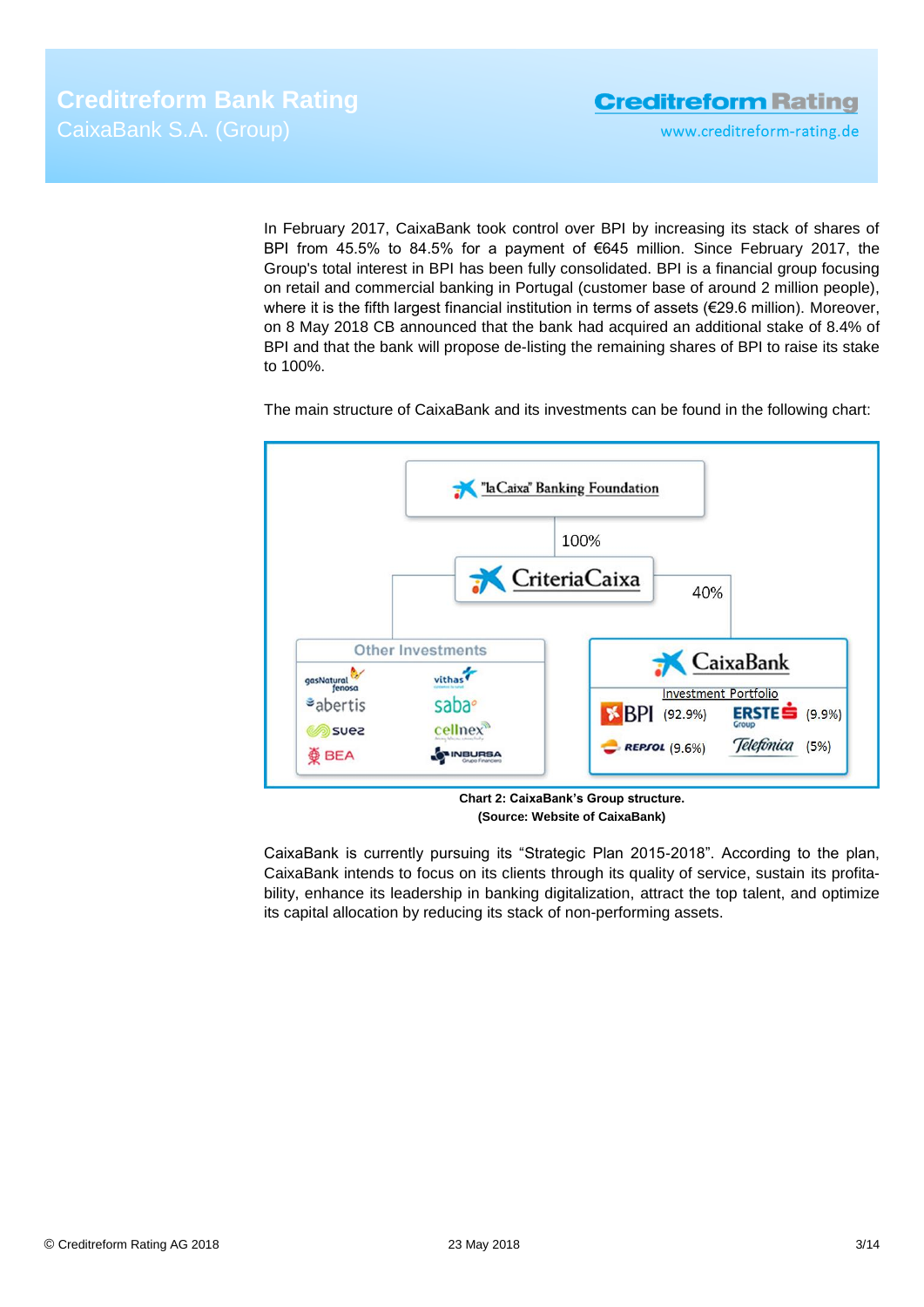## <span id="page-3-0"></span>**Business Development**

## <span id="page-3-1"></span>**Profitability**

CaixaBank's operating income amounted to €8.1 billion in 2017, increasing by 7.6% in a year-over-year comparison (€574 million). Net interest income contributed 58.4% to CB's operating income, increasing by 14.2% compared to the previous year (€589 million). However, the acquisition of BPI accounted for 9.1% of the growth in CB's net interest income. The remaining increase in net interest income is due to cost savings, in particular the reduction of interest expenses, mainly in the area of interests' payments for customer deposits. Net fee and commission income accounted for 30.8% of operating income, increasing by 19.5% ( $\epsilon$ 408 million) YOY – with 13.2% of this growth attributable to the acquisition of BPI. The remaining increase in this position of 6.3% is a result of the increase in assets under management and correspondingly rising fee income, as well as increased fees on insurance sales. Net insurance income contributed 5.8% to the operating income of CB, increasing by 51.9% YOY (€161 million) as a result of intensive commercial activity and the termination of a reinsurance contract of VidaCaixa. The reduction in net trading income by 58.6% ( $\epsilon$ 401 million) is due to lower gains on fixed-income assets, according to CB. By contrast, equity-accounted results remained largely unchanged YOY and consist of profit from the period of CB's Investments in joint ventures and associates such as BPI and Repsol, as well as Erste Group Bank AG.

The position of other noninterest income is, as in the previous years, negative at  $\epsilon$ 726 million and consists among others of contributions to the *Deposit Guarantee Fund/Single Resolution Fund* (2017: €308 million; 2016: €263 million), operating expenses from investment properties (including expenses related to leased investment properties), and changes in inventories and other expenses of non-financial activities.

Operating expenses amounted to  $\epsilon$ 4.6 billion in 2017, increasing by 3% in a year-overyear comparison (€138 million). Personnel expenses accounted for 62.2% of operating expenses, increasing by 9.4% YOY ( $E$ 247 million), and are the main driver of CB's increase in operating expenses. The increase in this position is mainly driven by the acquisition of BPI. By contrast, other provisions declined by €334 million YOY, and consist primarily of provisions for pending legal issues and tax litigations as well as provisions for commitments and guarantees given – which cause the volatility in this position.

CB's pre-impairment operating profit amounted to  $€3.5$  billion in the fiscal year 2017. Asset write-downs amounted to 1.3 billion in 2017 and consisted mainly of impairments on loans and receivables, primarily from previously released provisions, which increased YOY by €366 million. The volatility in this position over the past years is due to CB's adjustment of its internal models. After deduction of taxes and non-recurring events (revenues in relation with the acquisition of BPI; expenses in relation with early retirements and write-downs on exposure to the SAREB [bad bank of Spanish government]), the operating net profit increased by 63% (€663 million) to an amount of €1.7 billion in 2017.

Considering CB's first quarter results 2018, CaixaBank records a stable growth in its main sources of operating income (net interest income, net fee & commission income as well as insurance and trading income) in comparison to the first quarter 2017. In addition, the growth of operating income is more profound in comparison to the operating expenses in the first quarter 2018.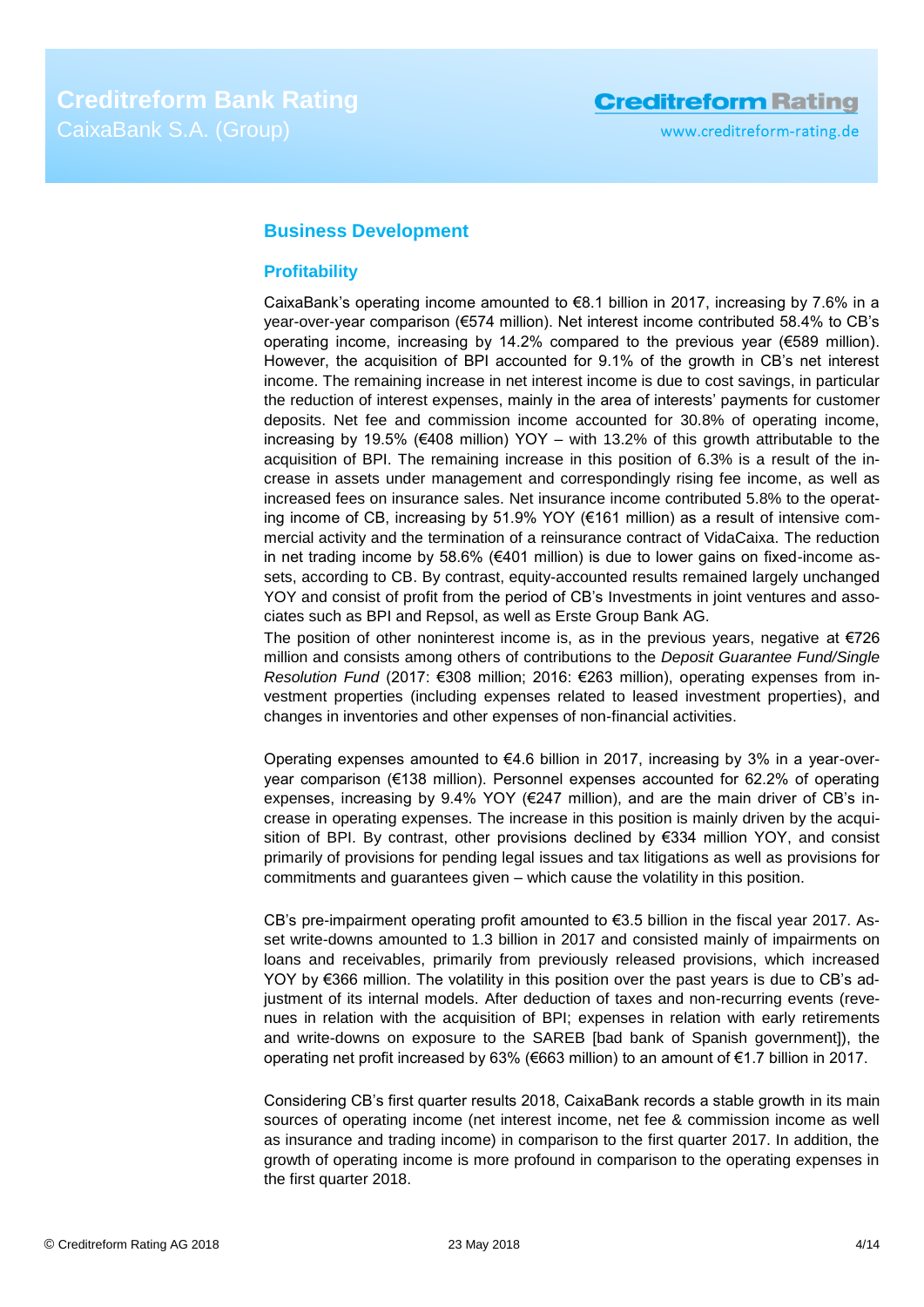**Creditreform Rating** 

www.creditreform-rating.de

| <b>Income Statement</b>                  | 2014       | %         | 2015       | %        | 2016       | %       | 2017       | %       |
|------------------------------------------|------------|-----------|------------|----------|------------|---------|------------|---------|
| Income $(6000)$                          |            |           |            |          |            |         |            |         |
| Net Interest Income                      | 4,154,566  | 61.4%     | 4,352,650  | 55.5%    | 4,156,856  | 55.0%   | 4,745,533  | 58.4%   |
| Net Fee & Commission Income              | 1,825,160  | 27.0%     | 2,114,775  | 27.0%    | 2,090,253  | 27.7%   | 2,498,669  | 30.8%   |
| Net Insurance Income                     | 148,736    | 2.2%      | 214,496    | 2.7%     | 310,501    | 4.1%    | 471,625    | 5.8%    |
| <b>Net Trading Income</b>                | 639,586    | 9.5%      | 863,728    | 11.0%    | 684,067    | 9.1%    | 282,843    | 3.5%    |
| <b>Equity Accounted Results</b>          | 305,705    | 4.5%      | 375,135    | 4.8%     | 628,518    | 8.3%    | 623,153    | 7.7%    |
| Dividends from Equity Instruments        | 185,374    | 2.7%      | 202,719    | 2.6%     | 198,618    | 2.6%    | 127,232    | 1.6%    |
| <b>Rental Revenue</b>                    | <b>NA</b>  | 0.0%      | 59,182     | 0.8%     | 106,630    | 1.4%    | 102,960    | 1.3%    |
| Lease and Rental Revenue                 | $\Omega$   | 0.0%      | $\Omega$   | 0.0%     | $\Omega$   | 0.0%    | $\Omega$   | 0.0%    |
| <b>Other Noninterest Income</b>          | $-497,642$ | $-7.4%$   | $-341,192$ | $-4.4%$  | $-624,372$ | $-8.3%$ | $-726,857$ | $-8.9%$ |
| <b>Operating Income</b>                  | 6,761,485  | 100%      | 7,841,493  | 100%     | 7,551,071  | 100%    | 8,125,158  | 100%    |
| Expenses (€000)                          |            |           |            |          |            |         |            |         |
| Depreciation and Amortisation            | 349,811    | 8.4%      | 363,923    | 8.1%     | 370,202    | 8.3%    | 426,929    | 9.2%    |
| <b>Personnel Expense</b>                 | 2,577,893  | 62.0%     | 2,988,805  | 66.6%    | 2,624,349  | 58.6%   | 2,871,413  | 62.2%   |
| Occupancy & Equipment                    | 225,324    | 5.4%      | 276,403    | 6.2%     | 247,960    | 5.5%    | 291,512    | 6.3%    |
| <b>Tech &amp; Communications Expense</b> | 232,781    | 5.6%      | 301,940    | 6.7%     | 301,010    | 6.7%    | 358,214    | 7.8%    |
| Marketing and Promotion Expense          | 106,123    | 2.6%      | 116,406    | 2.6%     | 133,954    | 3.0%    | 142,541    | 3.1%    |
| <b>Other Provisions</b>                  | 384,874    | 9.3%      | 422,315    | 9.4%     | 486,532    | 10.9%   | 152,648    | 3.3%    |
| Other Expense                            | 281,321    | 6.8%      | 15,238     | 0.3%     | 317,140    | 7.1%    | 376,599    | 8.2%    |
| <b>Operating Expense</b>                 | 4,158,127  | 100%      | 4,485,030  | 100%     | 4,481,147  | 100%    | 4,619,856  | 100%    |
| Operating Profit & Impairment (€000)     |            |           |            |          |            |         |            |         |
| <b>Pre-impairment Operating Profit</b>   | 2,603,358  |           | 3,356,463  |          | 3,069,924  |         | 3,505,302  |         |
| Asset Writedowns                         | 2,401,185  |           | 2,713,542  |          | 986,861    |         | 1,288,874  |         |
| Net Income (€000)                        |            |           |            |          |            |         |            |         |
| Nonrecurring Revenue                     | $\bf{0}$   |           | 602,183    |          | 231,999    |         | 600,555    |         |
| <b>Nonrecurring Expense</b>              | 0          |           | 607,000    |          | 777,000    |         | 719,000    |         |
| <b>Pre-tax Profit</b>                    | 202,173    |           | 638,104    |          | 1,538,062  |         | 2,097,983  |         |
| Income Tax Expense                       | $-417,752$ | $-206.6%$ | $-180,758$ | $-28.3%$ | 482,183    | 31.4%   | 377,628    | 18.0%   |
| <b>Discontinued Operations</b>           | $\Omega$   |           | $-2,360$   |          | $-944$     |         | $-1,727$   |         |
| <b>Net Profit</b>                        | 619,925    |           | 816,502    |          | 1,054,935  |         | 1,718,628  |         |

A detailed group income statement for the years 2014 - 2017 is shown in Figure 1 below:

**Figure 1: Group income statement (Source: S&P Global Market Intelligence)**

Due to CaixaBank's increased net profit in 2017, all of its earnings figures improved in comparison to the previous year. However, CB is still slightly behind its peers on average. The values for ROAA, ROAE and RORWA improved significantly in a year-over-year comparison. However, the peer group was also able to improve its values on average. Thus, CB's values are still slightly less favorable than the average of the peer group. By contrast, CB was able to improve its net interest margin more dramatically than the peer group, and is now in line with the average of its peers. In addition, CB's cost income ratios are remarkable, and the best performers in the area of earnings figures in comparison to its peers. While its cost income ratio is just slightly above the average of the peer group, the cost income ratio ex. trading is clearly better than the ones of the competitors.

The development of the key earnings figures for the years 2014 - 2017 is detailed as follows:

| Income Ratios (%)               | 2014  | %       | 2015  | %       | 2016  | %       | 2017  | %       |
|---------------------------------|-------|---------|-------|---------|-------|---------|-------|---------|
| Return on Average Assets (ROAA) | 0.19  | 0.10    | 0.24  | 0.05    | 0.31  | 0.07    | 0.46  | 0.15    |
| Return on Equity (ROAE)         | 2.52  | 1.22    | 3.17  | 0.65    | 4.44  | 1.27    | 7.00  | 2.56    |
| RoRWA                           | 0.44  | 0.23    | 0.55  | 0.12    | 0.77  | 0.21    | 1.15  | 0.39    |
| Net Interest Margin             | 1.41  | 0.14    | 1.44  | 0.03    | 1.36  | $-0.08$ | 1.41  | 0.05    |
| Cost income Ratio ex. Trading   | 67.92 | $-5.11$ | 64.28 | $-3.65$ | 65.26 | 0.98    | 58.91 | $-6.35$ |
| Cost income Ratio               | 61.50 | $-3.62$ | 57.20 | $-4.30$ | 59.34 | 2.15    | 56.86 | $-2.49$ |
| Change in S-Reintell            |       |         |       |         |       |         |       |         |

**Figure 2: Group key earnings figures (Source: S&P Global Market Intelligence)**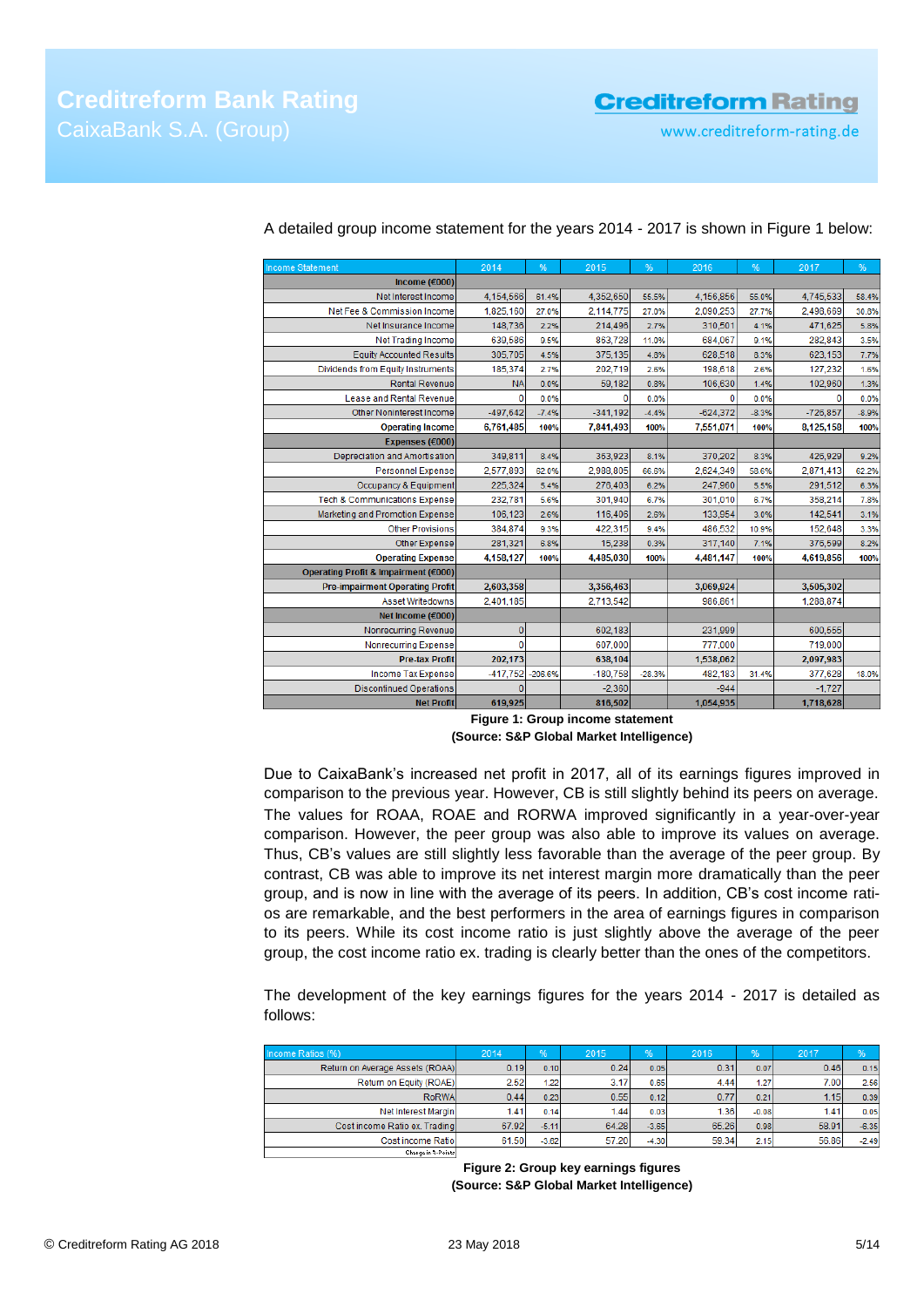# **Creditreform Rating**

## <span id="page-5-0"></span>**Asset Situation and Asset Quality**

CaixaBank's financial assets accounted for 90% of total assets in 2017, increasing by 11% (€34.5 billion) mainly as a result of the acquisition of BPI. Net loans to customers represent the largest share of assets, accounting for 56.5% and increasing by 8% YOY (€16 billion). The increase, however, is driven by the aforementioned acquisition. Net off the acquisition, CB would record a small decline in its net loans to customers. In general, CB's lending portfolio consists primarily of loans to individuals for home purchases (€94 billion) and loans to companies (€83 billion). Total securities, as the second largest asset, represent 26.8% of CB's total assets and increased significantly by 11.8% YOY (€10.8 billion). The increase in this position is a result of various smaller movements in CB's balance sheet; among others, the most noteworthy are the increase in CB's Spanish government debt securities (2017: €54.5 billion; 2016: €52.9 billion) as well as the increase in foreign government debt securities (2017: €8.7 billion; 2016: €3.3 billion). In addition, CB increased its cash balances at central banks YOY by €6.1 billion, while the net loans to banks remained roughly unchanged.

The balance sheet item of equity accounted investments largely comprises CB's investments portfolio as shown in Chart 2. Moreover, the drop in this position from the year 2015 is due to a swap of stakes in Grupo Financiero Inbursa and The Bank of East Asia of CB with Criteria Caixa.

The group's total assets amounted to  $\epsilon$ 383 billion in 2017, increasing by 10% YOY ( $\epsilon$ 35.3 billion).

The development of CaixaBank's assets for the years 2014 - 2017 is shown in detail in the following:

| Assets (€000)                            | 2014        | %     | 2015        | %     | 2016        | %     | 2017        | %     |
|------------------------------------------|-------------|-------|-------------|-------|-------------|-------|-------------|-------|
| Cash and Balances with Central Banks     | 4,156,781   | 1.2%  | 6,615,172   | 1.9%  | 13,259,957  | 3.8%  | 20,155,318  | 5.3%  |
| Net Loans to Banks                       | 4.377.197   | 1.3%  | 6.649.545   | 1.9%  | 6.741.354   | 1.9%  | 7.479.334   | 2.0%  |
| Net Loans to Customers                   | 188.761.864 | 55.7% | 202.896.200 | 58.9% | 200.338.444 | 57.6% | 216.317.861 | 56.5% |
| <b>Total Securities</b>                  | 101.790.009 | 30.1% | 86,763,769  | 25.2% | 91.976.408  | 26.4% | 102.819.117 | 26.8% |
| <b>Financial Assets</b>                  | 299.085.851 | 88%   | 302.924.686 | 88%   | 312,316,163 | 90%   | 346.771.630 | 90%   |
| <b>Equity Accounted Investments</b>      | 9.266.397   | 2.7%  | 9,673,694   | 2.8%  | 6.420.710   | 1.8%  | 6,224,425   | 1.6%  |
| Other Investments                        | <b>NA</b>   | 0.0%  | <b>NA</b>   | 0.0%  | <b>NA</b>   | 0.0%  | <b>NA</b>   | 0.0%  |
| <b>Insurance Assets</b>                  | 451.652     | 0.1%  | 391.225     | 0.1%  | 344.144     | 0.1%  | 275.495     | 0.1%  |
| Noncurrent Assets HFS & Discontinued Ops | 8.294.130   | 2.4%  | 9.060.608   | 2.6%  | 7.373.063   | 2.1%  | 6.909.250   | 1.8%  |
| Tangible and Intangible Assets           | 10.038.982  | 3.0%  | 9.964.907   | 2.9%  | 10,124,260  | 2.9%  | 10,285,417  | 2.7%  |
| <b>Tax Assets</b>                        | 10.097.557  | 3.0%  | 11.123.143  | 3.2%  | 10.521.402  | 3.0%  | 11.054.984  | 2.9%  |
| <b>Total Other Assets</b>                | 1.388.880   | 0.4%  | 1.117.212   | 0.3%  | 827,520     | 0.2%  | 1.664.962   | 0.4%  |
| <b>Total Assets</b>                      | 338.623.449 | 100%  | 344.255.475 | 100%  | 347.927.262 | 100%  | 383.186.163 | 100%  |

**Figure 3: Development of assets (Source: S&P Global Market Intelligence)**

CaixaBank's asset quality improved significantly in comparison to the previous year; however, the bank's asset quality is still clearly below the average of the peer group.

The NPL ratio of 6.61%, as well as the NPL / RWA ratio of 9.6% are - despite their improvements YOY - still significantly less favorable in comparison to the peer group. CB is still struggling with legacy issues from their non-performing loan portfolio. Nevertheless, CB records a continuous decline of its NPL stock since 2013 and is still ambitious about reducing its NPL ratio in the upcoming years. Considering the reserves / impaired loans ratio, CB records an increase in this ratio while the peer group registers a decline on average. Nonetheless, the peer group shows a more prudent approach in this respect. CB's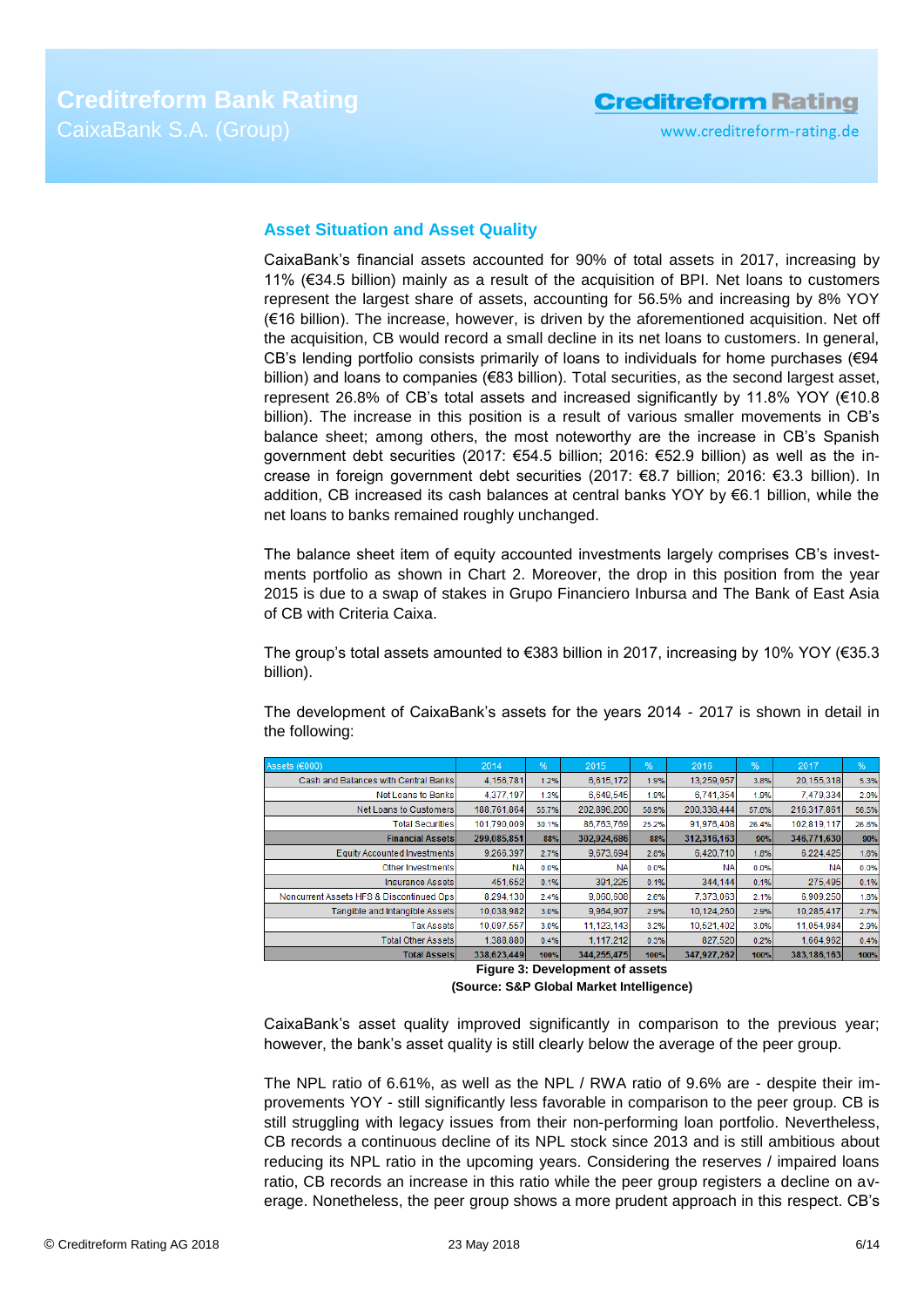www.creditreform-rating.de

net write-offs / risk-adjusted assets ratio improved over the previous years; however, the peer group is still better on average. By contrast, the RWA ratio of CB is in line with its competitors. Considering the improvements in the bank's assets quality over the previous years, CB should be able to catch up to its competitors in the upcoming future; therefore, CB should continue with its strategic development.

Nonetheless, CaixaBank's asset quality figures are the least favorable performers in any of the areas analyzed.

The development of asset quality figures in the years 2014 - 2017 is detailed as follows:

| Asset-Quality (%)                     | 2014  | $\frac{1}{2}$ | 2015  | $\frac{9}{6}$ | 2016      | $\overline{96}$ | 2017       | %         |
|---------------------------------------|-------|---------------|-------|---------------|-----------|-----------------|------------|-----------|
| Non Performing Loans (NPL) / Loans    | 10.43 | $-2.18$       | 8.18  | $-2.24$       | 7.36      | $-0.82$         | 6.61       | $-0.75$   |
| NPL / RWA                             | 14.09 | $-5.26$       | 11.59 | $-2.50$       | 10.94     | $-0.65$         | 9.60       | $-1.34$   |
| Potential Problem Loans / NPL         | 10.67 | $-2.86$       | 9.29  | $-1.38$       | <b>NA</b> | <b>NA</b>       | <b>NAI</b> | <b>NA</b> |
| Reserves / Impaired Loans             | 53.82 | $-6.17$       | 55.23 | 1.40          | 46.61     | $-8.62$         | 49.40      | 2.80      |
| Net Write-offs / Risk-adjusted Assets | 3.08  | 0.33          | 2.04  | $-1.04$       | 1.35      | $-0.69$         | 0.80       | $-0.55$   |
| Risk-weighted Assets/Assets           | 41.26 | 3.33          | 41.63 | 0.37          | 38.76     | $-2.87$         | 38.87      | 0.11      |
| Change in 2-Points                    |       |               |       |               |           |                 |            |           |

**Figure 4: Development of asset quality (Source: S&P Global Market Intelligence)**

## <span id="page-6-0"></span>**Refinancing and Capital Quality**

CaixaBank's financial liabilities accounted for 84% of total liabilities in 2017, increasing by 10.7% YOY (€29.2 billion). Total deposits from customers represent the largest share of the Group's liabilities with 59.1%, increasing by 10.9% YOY (€20.9 billion). The increase is mainly attributable to the aforementioned acquisition and consolidation of BPI (€19.65 billion). Total deposits from banks correspond to 12% of CB's liabilities, increasing by 18.9% YOY (€6.8 billion), mainly due to CB's increased amount of repurchase agreements (+€3.2 billion) as well as due to BPI's contribution of €1.8 billion in deposits from credit institutions. Total debt, accounting for only 8.3% of CB's liabilities, increased by 8% YOY (€2.2 billion) and consists of senior debt (€24.8 billion, thereof: €17.5 billion of mortgage covered bonds) and subordinated debt (€5 billion). Derivative liabilities, accounting for 2.8% of CB's liabilities, decreased by 16% YOY (€1.9 billion), mainly as a result of a reduced amount of interest rate swaps.

CB's insurance liabilities are related to its fully-owned subsidiary VidaCaixa, and the balance sheet item includes mainly mathematical provisions (98.8 %) relating to the life insurance business.

The development of refinancing and capitalization in the years 2014 - 2017 is detailed as follows: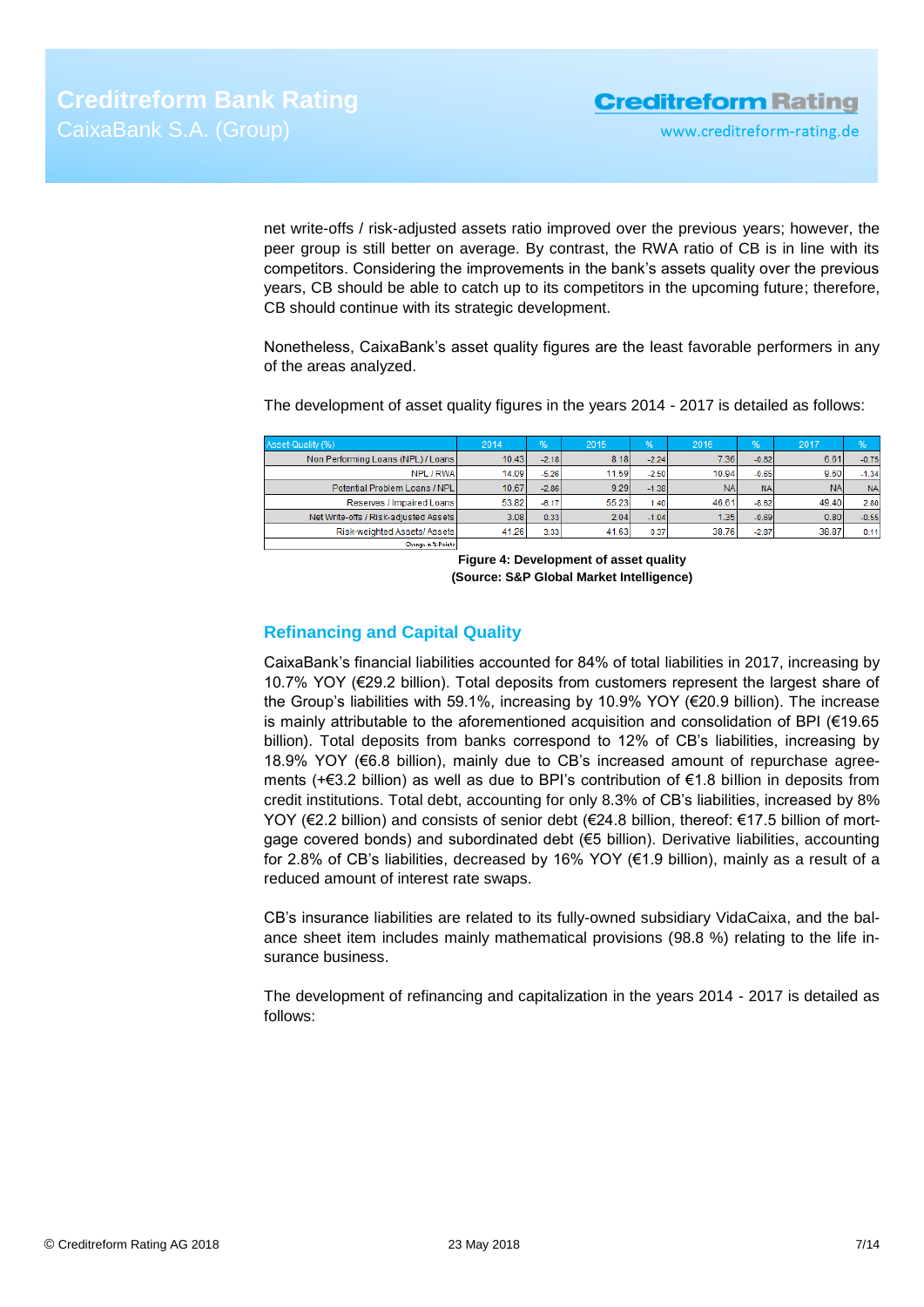# **Creditreform Bank Rating** CaixaBank S.A. (Group)

# **Creditreform Rating**

www.creditreform-rating.de

| Liabilities (€000)                          | 2014        | $\frac{9}{6}$ | 2015        | %       | 2016        | %       | 2017        | %     |
|---------------------------------------------|-------------|---------------|-------------|---------|-------------|---------|-------------|-------|
| <b>Total Deposits from Banks</b>            | 25,918,931  | 8.3%          | 34,262,452  | 10.7%   | 36,345,140  | 11.2%   | 43,196,050  | 12.0% |
| <b>Total Deposits from Customers</b>        | 181,642,841 | 58.0%         | 186,469,781 | 58.4%   | 190,930,684 | 58.9%   | 211,849,059 | 59.1% |
| <b>Total Debt</b>                           | 37,316,294  | 11.9%         | 32,336,159  | 10.1%   | 27.708.015  | 8.5%    | 29,918,503  | 8.3%  |
| Derivative Liabilities                      | 14,224,455  | 4.5%          | 12,467,975  | 3.9%    | 12,004,957  | 3.7%    | 10.063.472  | 2.8%  |
| Securities Sold, not yet Purchased          | 1,869,466   | 0.6%          | 2,701,683   | 0.8%    | 897,739     | 0.3%    | 744,292     | 0.2%  |
| <b>Other Financial Liabilities</b>          | 4,102,981   | 1.3%          | 2,789,945   | 0.9%    | 2,873,432   | 0.9%    | 4,174,857   | 1.2%  |
| <b>Total Financial Liabilities</b>          | 265,074,968 | 85%           | 271,027,995 | 85%     | 270,759,967 | 83%     | 299,946,233 | 84%   |
| <b>Insurance Liabilities</b>                | 40,434,093  | 12.9%         | 40,290,523  | 12.6%   | 45,803,579  | 14.1%   | 49,750,389  | 13.9% |
| Non-Current Liab. HFS & Discontinued Ops    |             | 0.0%          | 79,059      | 0.0%    | 86,039      | 0.0%    | 82,141      | 0.0%  |
| Unit-Linked Insurance and Investment Contr. | <b>NA</b>   | 0.0%          | <b>NA</b>   | 0.0%    | <b>NA</b>   | 0.0%    | <b>NA</b>   | 0.0%  |
| <b>Tax Liabilities</b>                      | 1,671,832   | 0.5%          | 1,555,970   | 0.5%    | 1,186,209   | 0.4%    | 1,388,070   | 0.4%  |
| Noncurrent Asset Retirement Obligations     | 2,964,457   | 0.9%          | 2,858,645   | 0.9%    | 3,001,379   | 0.9%    | 3,330,853   | 0.9%  |
| <b>Other Provisions</b>                     | 1.406.050   | 0.4%          | 1,739,095   | 0.5%    | 1,728,892   | 0.5%    | 1,670,088   | 0.5%  |
| <b>Total Other Liabilities</b>              | 1.839.481   | 0.6%          | 1,499,638   | 0.5%    | 1,805,635   | 0.6%    | 2,335,108   | 0.7%  |
| <b>Total Liabilities</b>                    | 313,390,881 | 92.5%         | 319,050,925 | 92.7%   | 324,371,700 | 93.2%   | 358,502,882 | 93.6% |
| <b>Total Equity</b>                         | 25,232,568  | 7.5%          | 25,204,550  | 7.3%    | 23,555,562  | 6.8%    | 24,683,281  | 6.4%  |
| <b>Total Passival</b>                       | 338,623,449 | 100%          | 344,255,475 | 100%    | 347,927,262 | 100%    | 383,186,163 | 100%  |
| Deposits from Customers Growth*             | 2.96        | <b>NA</b>     | 2.66        | $-0.31$ | 2.39        | $-0.27$ | 10.96       | 8.56  |
| Change in 2-Points                          |             |               |             |         |             |         |             |       |

**Figure 5: Development of refinancing and capital adequacy (Source: S&P Global Market Intelligence)**

CaixaBank's regulatory capital ratios declined mostly in comparison to the previous year and are clearly below the average of its competitors. In the same period, the peer group was able to improve its ratios.

CaixaBank's drop in the CET1 ratio by 46 basis points is mainly due to the integration of BPI, which had an impact of -115 basis points on this ratio, according to CB. Due to this development, CB is not able to keep up with the peer group. The same development applies to the bank's Tier 1 ratio. However, CaixaBank issued €1,000 million of eligible *Additional Tier 1* in 2017.

Only the total capital ratio remained stable YOY; the peer group, however, improved in this ratio in the same period. However, CB made three new issuances of subordinated debt for a total amount of €2.15 billion, and redeemed one issuance with a nominal amount of €1.302 billion in 2017. Regarding the leverage ratio of 5.3%, CB saw a small decline, while the peer group was able to improve its ratio on average. As a result of this development, CB's leverage ratio is now in line with the average of the peer group. In 2017, CB complied with all regulatory capital ratios. The growth of CB's RWA in 2017 is primarily due to the acquisition of BPI in 2017.

The development of capital ratios for 2014 - 2017 is detailed as follows:

| Capital (€000)                            | 2014        | %       | 2015        | %       | 2016        | %       | 2017        | %       |
|-------------------------------------------|-------------|---------|-------------|---------|-------------|---------|-------------|---------|
| <b>Total Capital</b>                      | 22.450.071  | 19.71   | 22.827.495  | 1.68    | 21.791.875  | $-4.54$ | 24.047.214  | 10.35   |
| <b>Total Risk-weighted Assets</b>         | 139.729.074 | 8.23    | 143.311.652 | 2.56    | 134.863.962 | $-5.89$ | 148,940,259 | 10.44   |
| Capital Ratios (%)                        |             |         |             |         |             |         |             |         |
| Core Tier 1 Ratio                         | 12.95       | 0.02    | 12.90       | $-0.05$ | 13.19       | 0.29    | 12.73       | $-0.46$ |
| <b>Tier 1 Ratio</b>                       | 12.95       | 0.02    | 12.90       | $-0.05$ | 13.19       | 0.29    | 12.81       | $-0.38$ |
| <b>Total Capital Ratio</b>                | 16.07       | 1.54    | 15.93       | $-0.14$ | 16.16       | 0.23    | 16.15       | $-0.01$ |
| Leverage Ratio                            | 5.31        | 0.11    | 5.20        | $-0.11$ | 5.40        | 0.20    | 5.30        | $-0.10$ |
| Fully Loaded: Common Equity Tier 1 Ratio  | 12.11       | $-0.82$ | 11.55       | $-0.56$ | 12.39       | 0.84    | 11.65       | $-0.74$ |
| Fully Loaded: Tier 1 Ratio                | 12.11       | $-0.82$ | 11.55       | $-0.56$ | 12.39       | 0.84    | 12.32       | $-0.07$ |
| Fully Loaded: Risk-weighted Capital Ratio | 15.39       | 0.87    | 14.64       | $-0.75$ | 15.43       | 0.79    | 15.70       | 0.27    |
| <b>Total Equity/ Total Assets</b>         | 7.45        | 0.42    | 7.32        | $-0.13$ | 6.77        | $-0.55$ | 6.44        | $-0.33$ |
| Change in %-Points                        |             |         |             |         |             |         |             |         |

**Figure 6: Development of capital ratios (Source: S&P Global Market Intelligence)**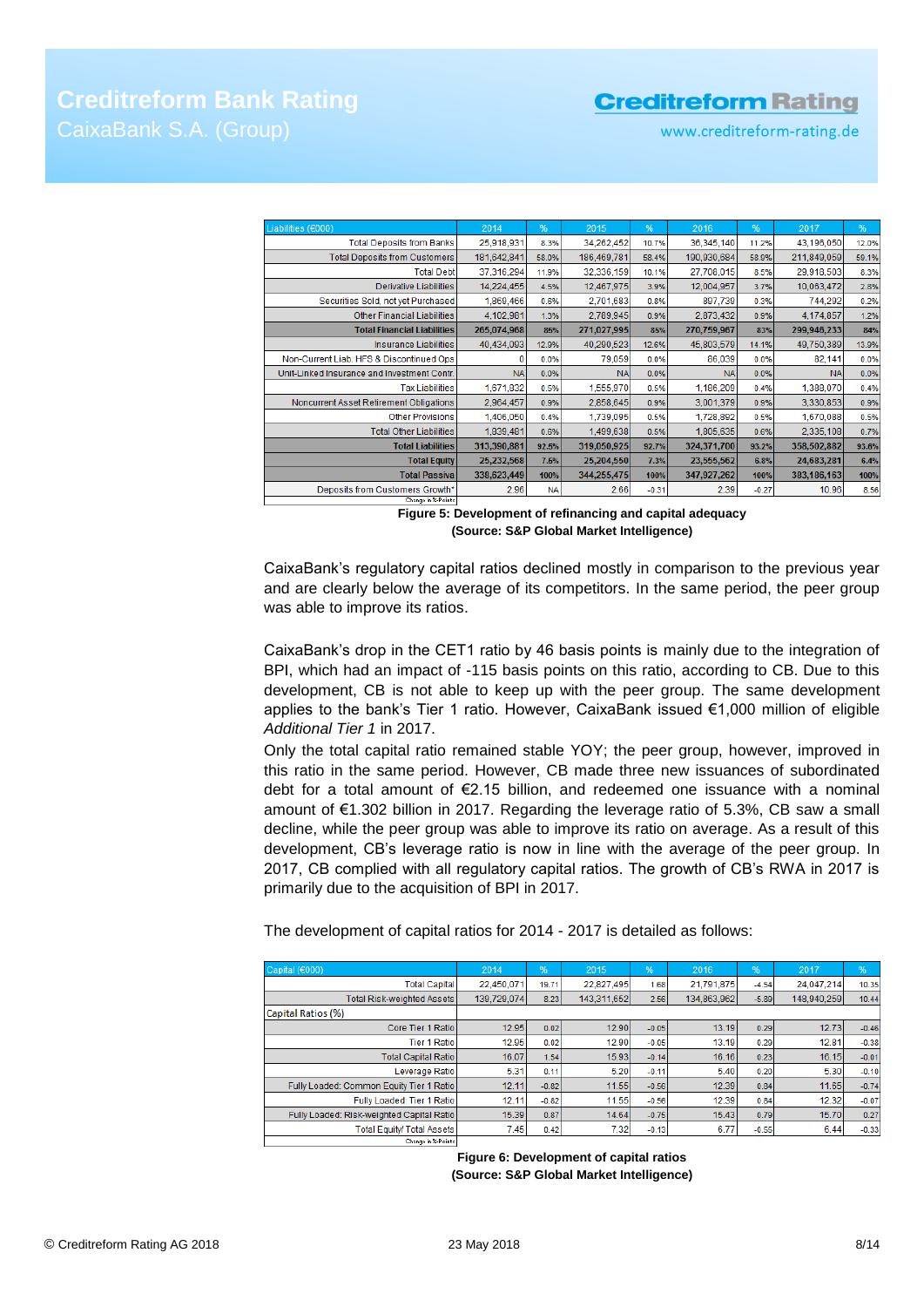www.creditreform-rating.de

Due to CaixaBank's bank capital and debt structure, the Group's senior unsecured debt instruments have been notched down by one notch in comparison to the long-term issuer rating. However, CB's Tier 2 capital rating is four notches below the long-term issuer rating based on the bank's capital structure and seniority in accordance with our rating methodology. Additional Tier 1 capital is rated five notches below the long-term issuer rating, reflecting a high bail-in risk in the event of resolution.

## <span id="page-8-0"></span>**Liquidity**

CaixaBank's liquidity situation is satisfactory. The Group's liquidity coverage ratio is significantly better than the average of the peer group as a result of CB's strong improvement in this ratio YOY.

The bank's interbank ratio is markedly lower than the average of its competitors, and reflects CB's relatively high amount of total deposits from banks in comparison to its net loans to credit intuitions. CaixaBank's loan to deposit ratio remained stable over the previous years and is in line with the average of the peer group.

The development of the liquidity ratios for the years 2014 - 2017 is shown in detail as follows:

<span id="page-8-1"></span>

| Liquidity (%)            | 2014   | %         | 2015   |         | 2016   |          | 2017   |         |
|--------------------------|--------|-----------|--------|---------|--------|----------|--------|---------|
| Liquidity Coverage Ratio | 175.20 | <b>NA</b> | 172.13 | $-3.06$ | 159.93 | $-12.20$ | 201.76 | 41.83   |
| Interbank Ratio          | 16.89  | 2.60      | 19.41  | 2.52    | 18.55  | $-0.86$  | 17.31  | $-1.23$ |
| Loan to Deposit (LTD)    | 103.92 | $-8.36$   | 108.81 | 4.89    | 104.93 | $-3.88$  | 102.11 | $-2.82$ |
| Change in & Points       |        |           |        |         |        |          |        |         |

**Figure 7: Development of liquidity (Source: S&P Global Market Intelligence)**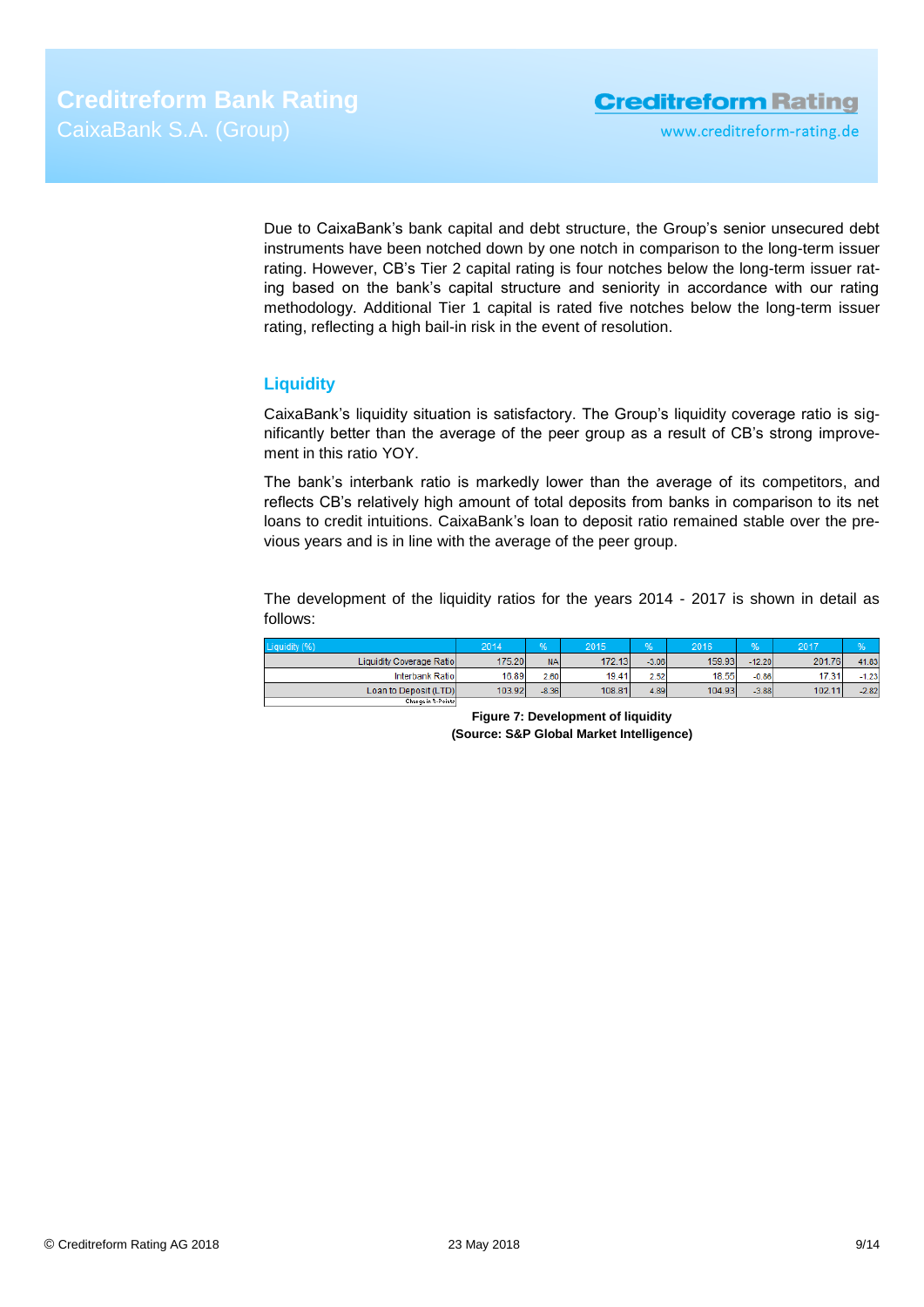## **Conclusion**

Overall, CaixaBank recorded a considerable growth (thanks to the acquisition of BPI) and an improved performance in the fiscal year 2017; however, the Group's asset quality remains unsatisfactory despite the improvements in recent years. In addition, the Group struggles to keep up with its competitors regarding its regulatory capital ratios and has seen declining figures in this area.

Despite the low-interest environment in Europe, CaixaBank was able to noticeably boost its net interest income in 2017. In addition, the Group increased its net fee & commission income significantly in the same period and recorded only a minor increase in its operating expenses. As a result, the Group improved its profitability markedly over the previous year. This improvement in performance, however, was driven by the acquisition of BPI in 2017. Moreover, despite this performance boost in 2017, CB's earnings figures just meet the average of the peer group.

Despite the improvement of the asset quality of CB, the Group still struggles with the legacy of its relatively high stock of non-performing loans. These NPL's have a significant negative impact on the Group's asset quality. Here, CB should continue with its priority to reduce its NPL stock, respectively to improve its asset quality, in the upcoming years. Moreover, a more diversified business model, in Spain and abroad, would enable CB to improve its creditworthiness more distinctly, since the bank is highly dependent on the economic situation on the Iberian Peninsula.

On the liabilities side, CB records a profound growth in its deposits from customers. However, this is mainly the result of the acquisition of BPI. In addition, this acquisition had a negative impact on CB's regulatory capital ratios. Thus, even though the Group complies with all regulatory requirements in this area, it is clearly behind its competitors as regards its ratios. Moreover, a further negative impact of IFRS 9 is expected. A lower dividend payment would enable CB to catch up to its peers and improve its capitalization at the same time. However, CB's relatively low value of total debt is remarkable. Furthermore, the liquidity situation of the bank is satisfactory.

It remains to be seen to what extent the Group will be able to create value out of the acquisition of BPI. Moreover, the decision to move the Group's headquarters from Barcelona to Valencia creates a certain reliability of expectations; however, due to the CB's large business in the Catalonian region, there is still a degree of political risk due to Catalonian's independence ambitions, which might have a negative impact on CB's business.

In the near future, growing regulations, ongoing digitization, as well as the low-interest rate environment in the EU pose a general challenge for the banking landscape. Notwithstanding, an interest rate reversal is becoming more likely, as well as the termination of the ECB bond-buying program. In particular, a rapid increase in the interest rates goes hand-in-hand with an interest-rate adjustment risk for banks, which have adjusted to longterm low-interest rates.

In a scenario analysis, the rating developed significantly better in the "best case" scenario and significantly worse in the "worst case" scenario. The ratings of bank capital and (preferred) senior unsecured debt would behave similarly based on our rating mechanism. These ratings are especially sensitive to changes in total equity and to the bank capital and debt structure in general.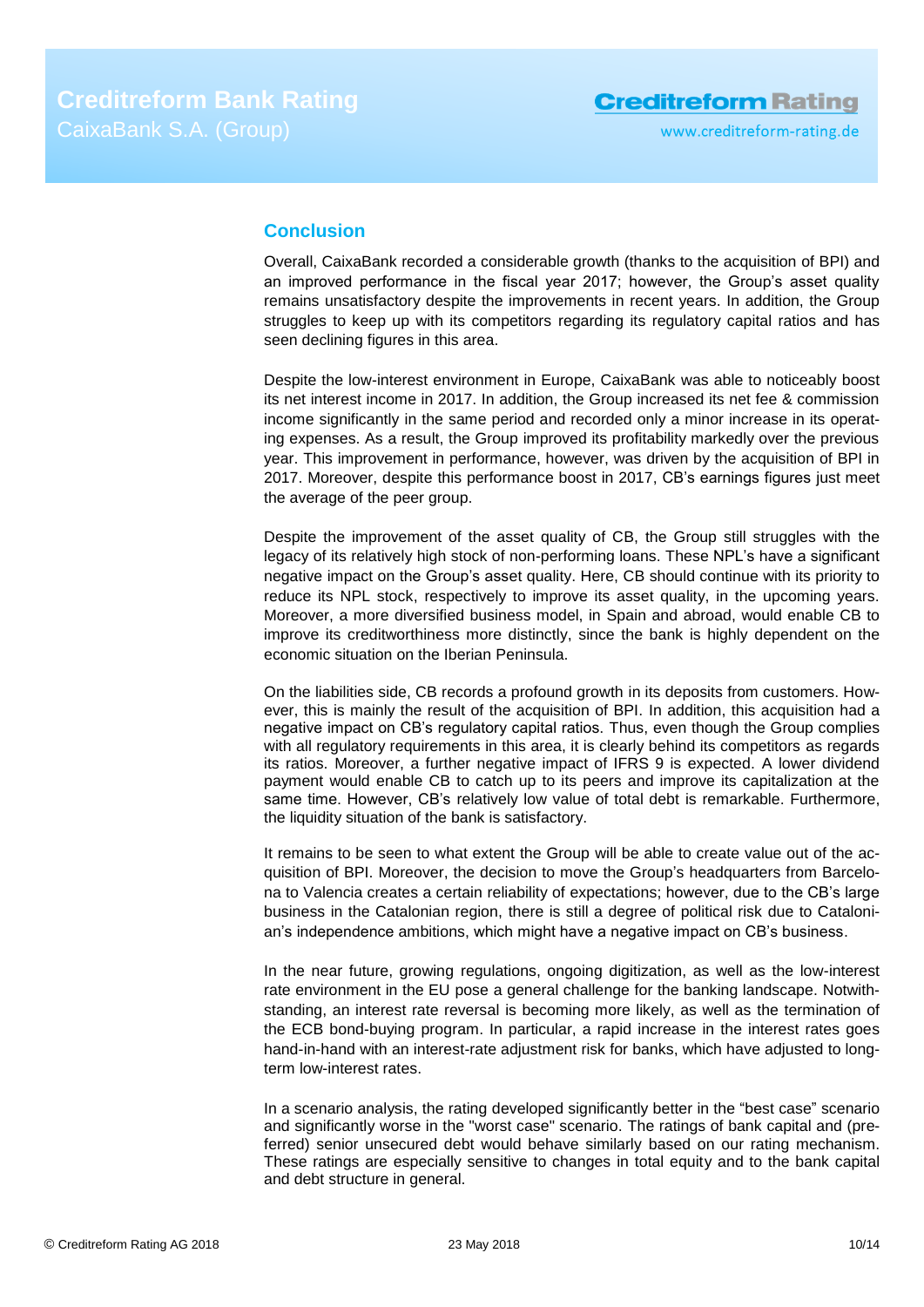## <span id="page-10-0"></span>**Ratings Detail**

**Bank ratings**

The bank ratings are dependent on a host of quantitative and qualitative factors. An improvement in either sub-category may result in a higher rating score.

LT Issuer / Short-Term / Outlook **BBB / L3 / Stable**

**Bank Capital and Debt Instruments Ratings**

The ratings for bank capital and debt instruments are inter alia dependent on subordination and relative size of the instrument class, based on the long-term issuer rating of the bank.

| 'preferred senior unsecured debt: | BBB- |
|-----------------------------------|------|
| Tier 2 (T2):                      | BB-  |
| Additional Tier 1 (AT1):          | $B+$ |

**Ratings Detail and History**

| <b>Ratings</b>                                                                    |                    |                         |                     |  |
|-----------------------------------------------------------------------------------|--------------------|-------------------------|---------------------|--|
| <b>Bank Capital und Debt Instruments</b>                                          |                    |                         |                     |  |
| Instruments                                                                       | <b>Rating Date</b> | <b>Publication Date</b> | Ratings             |  |
| Senior Unsecured / T <sub>2</sub> / AT <sub>1</sub>                               | 23.05.2018         | 24.05.2018              | BBB- $/$ BB- $/$ B+ |  |
|                                                                                   |                    |                         |                     |  |
| <b>Bank Issuer Ratings</b>                                                        |                    |                         |                     |  |
| Type                                                                              | <b>Rating Date</b> | <b>Publication Date</b> | Ratings             |  |
| BBB / Stable / L3<br>LT Issuer / Outlook / Short-Term<br>23.05.2018<br>24.05.2018 |                    |                         |                     |  |
| Figure 8: Ratings Detail and History                                              |                    |                         |                     |  |

© Creditreform Rating AG 2018 23 May 2018 11/14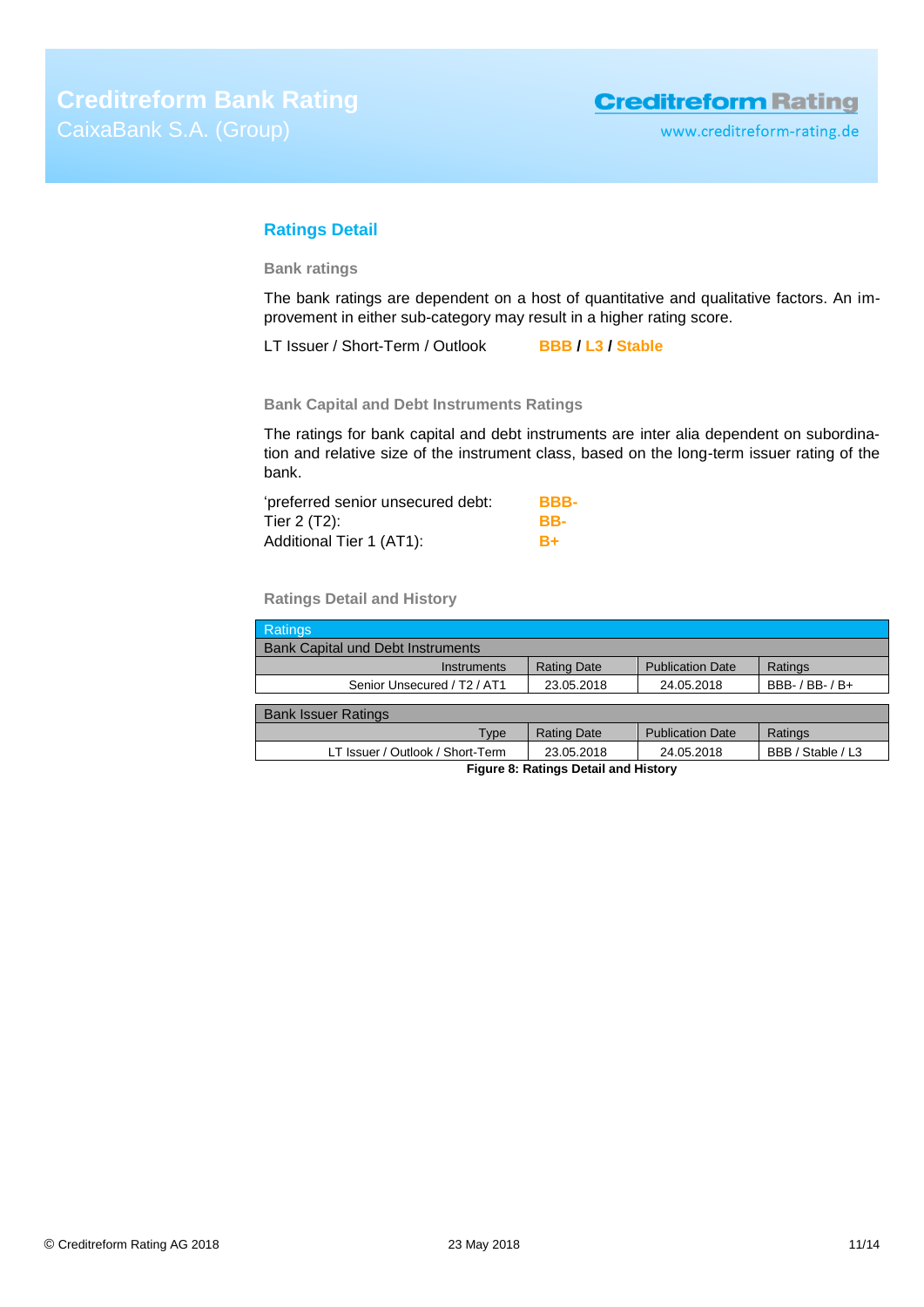### **Regulatory**

Creditreform Rating AG was neither commissioned by the rating object nor by any other third parties for the rating. The analysis took place on a voluntary basis by Creditreform Rating AG and is to be described in the regulatory sense as an unsolicited rating.

The rating is based on publicly available information and internal evaluation methods for the rated bank. The quantitative analysis is based mainly on the latest annual accounts, interim reports, other investor relations information of the bank, and calculated key figures by S&P Global Market Intelligence subject to a peer group analysis were 46 competing institutes.

The information and documents processed satisfied the requirements according to the rating system of Creditreform Rating AG published on the website www.creditreformrating.de. The rating was carried out on the basis of the rating methodology for unsolicited bank ratings as well as the methodology for the rating of bank capital and unsecured debt instruments in conjunction with Creditreform`s basic document "Rating Criteria and Definitions".

On 23 May 2018, the rating was presented by the analysts to the rating committee and adopted in a resolution.

The rating result was communicated to CaixaBank S.A. (Group) and the preliminary rating report was made available to it. There was no change in the rating score.

The rating is subject to one-year monitoring from the creation date (see cover sheet). Within this period, the rating can be updated. At the latest after one year, a follow-up is required to maintain the validity of the rating.

In 2011 Creditreform Rating AG was registered within the European Union according to EU Regulation 1060/2009 (CRA-Regulation). Based on the registration, Creditreform Rating AG (CRA) is allowed to issue credit ratings within the EU and is bound to comply with the provisions of the CRA-Regulation.

### **Conflict of Interests**

No conflicts of interest were identified during the rating process that might influence the analyses and judgements of the rating analysts involved or any other natural person whose services are placed at the disposal or under the control of Creditreform Rating AG and who are directly involved in credit rating activities or in approving credit ratings and rating outlooks.

In case of providing ancillary services to the rated entity, CRA will disclose all ancillary services in the credit rating report.

## **Rules on the Presentation of Credit Ratings and Rating Outlooks**

The approval of credit ratings and rating outlooks follows our internal policies and procedures. In line with our 'Rating Committee' policy, all credit ratings and rating outlooks are approved by a rating committee based on the principle of unanimity.

To prepare this credit rating, CRA has used following substantially material sources:

- 1. Transaction structure and participants
- 2. Transaction documents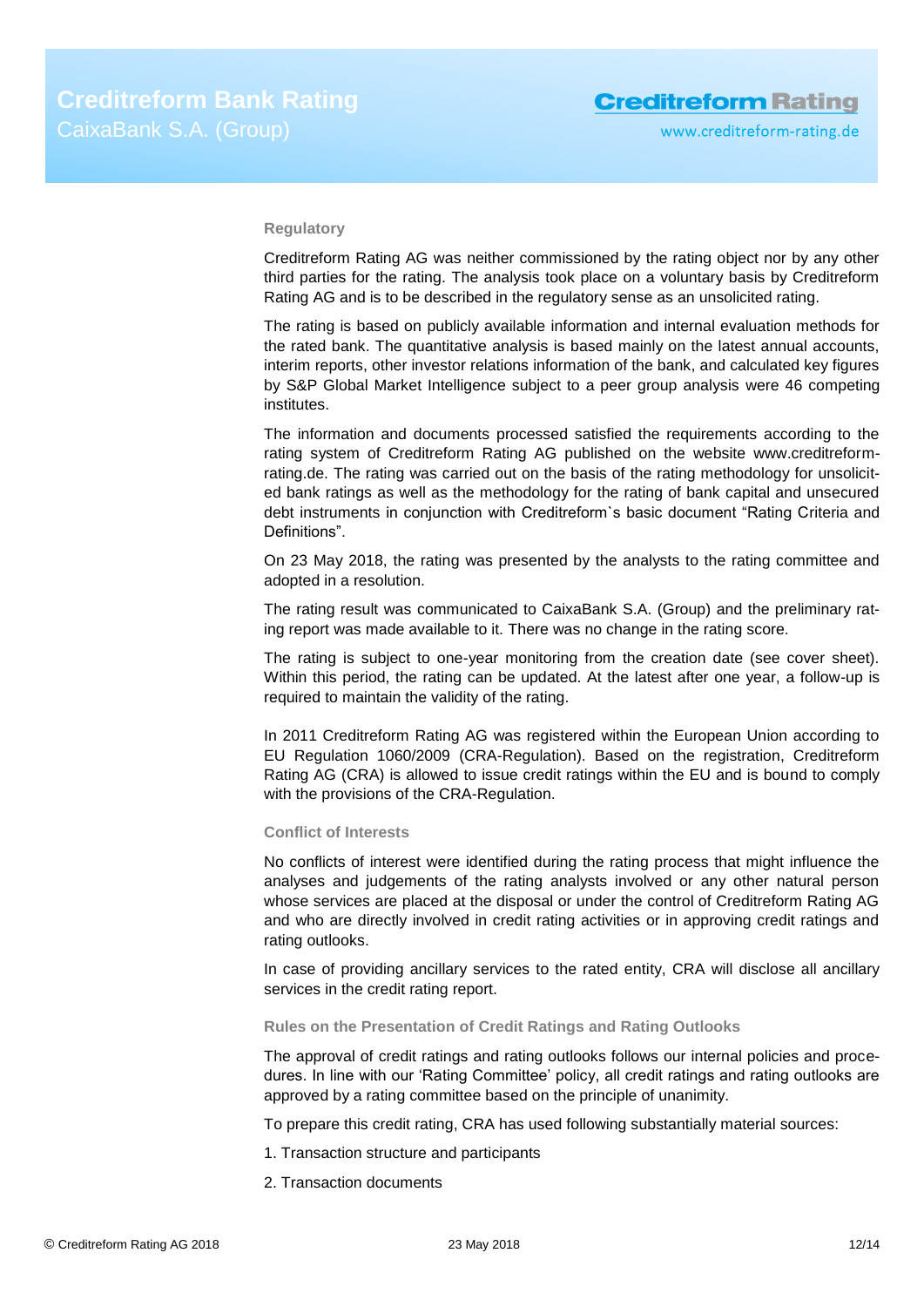### 3. Issuance documents

There are no other attributes and limitations of the credit rating or rating outlook other than those displayed on the CRA website. Furthermore CRA considers satisfactory the quality and extent of information available on the rated entity. In regard to the rated entity Creditreform Rating AG regarded available historical data as sufficient.

Between the time of disclosure of the credit rating to the rated entity and the public disclosure, no amendments were made to the credit rating.

The 'Basic Data' information card indicates the principal methodology or version of methodology that was used in determining the rating, with a reference to its comprehensive description.

In cases where the credit rating is based on more than one methodology or where reference only to the principal methodology might cause investors to overlook other important aspects of the credit rating, including any significant adjustments and deviations, Creditreform Rating AG explains this fact in the rating report and indicates how the different methodologies or other aspects are taken into account in the credit rating. This information is integrated in the credit rating report.

The meaning of each rating category, the definition of default or recovery and any appropriate risk warning, including a sensitivity analysis of the relevant key rating assumptions such as mathematical or correlation assumptions, accompanied by worst-case scenario credit ratings and best-case scenario credit ratings are explained.

The date at which the credit rating was initially released for distribution and the date when it was last updated including any rating outlooks is indicated clearly and prominently in the 'Basic Data' card as a "rating action"; initial release is indicated as "initial rating", other updates are indicated as an "update", "upgrade" or "downgrade", "not rated", "confirmed", "selective default" or "default".

In the case of a rating outlook, the time horizon is provided during which a change in the credit rating is expected. This information is available within 'Basic Data' information card.

In accordance to Article 11 (2) EU-Regulation (EC) No 1060/2009, a registered or certified credit rating agency shall make available, in a central repository established by ESMA, information on its historical performance data including the rating transition frequency and information about credit ratings issued in the past and on their changes. Requested data are available at the ESMA website: https://cerep.esma.europa.eu/cerepweb/statistics/defaults.xhtml.

An explanatory statement of the meaning of Creditreform`s default rates are available in the credit rating methodologies disclosed on the website.